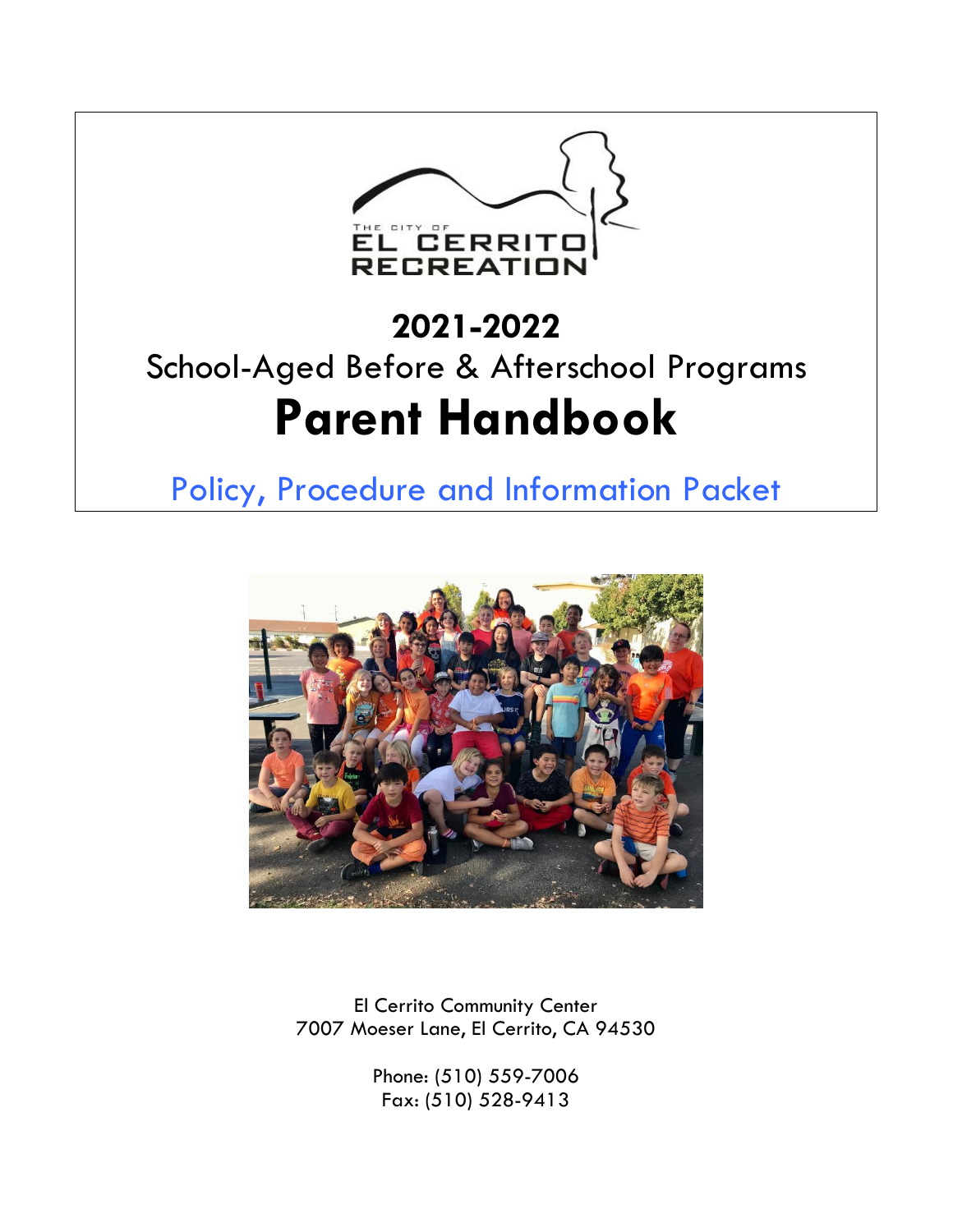

# TABLE OF CONTENTS

| PROGRAM GOALS, CITY COUNCIL FEE POLICIES, IMPORTANT INFORMATION 5 |
|-------------------------------------------------------------------|
|                                                                   |
|                                                                   |
|                                                                   |
|                                                                   |
|                                                                   |
|                                                                   |
|                                                                   |
|                                                                   |
|                                                                   |
|                                                                   |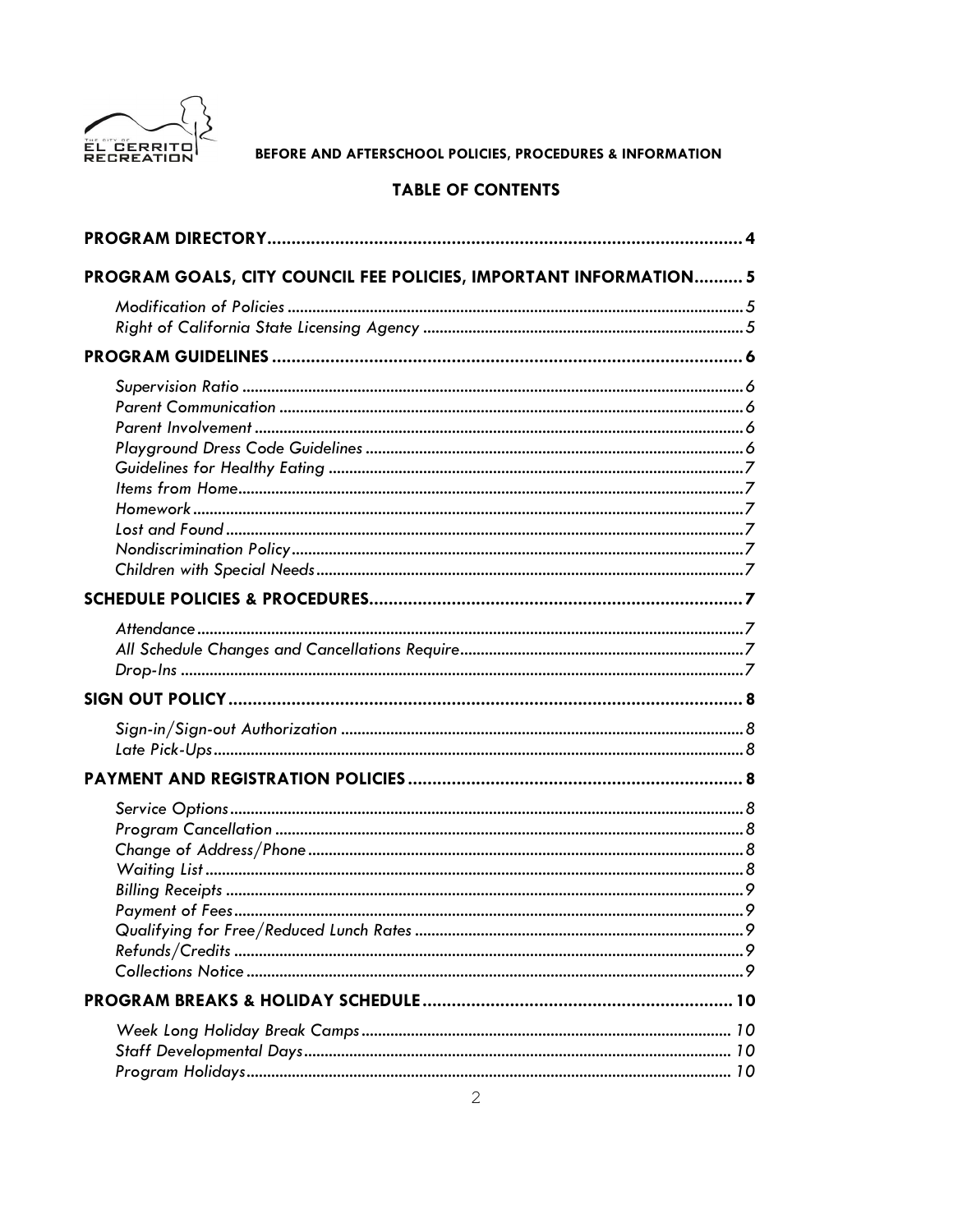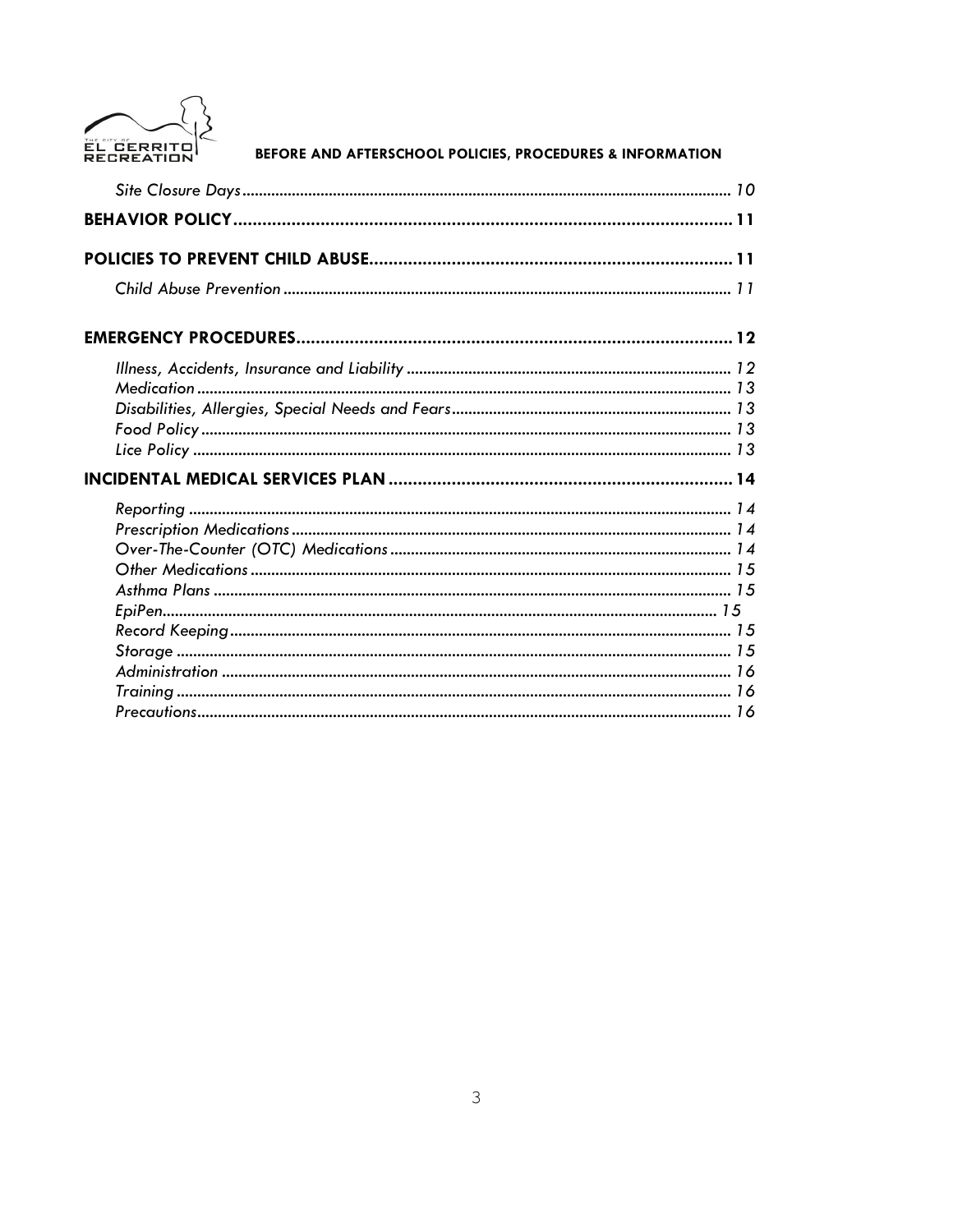

#### **PROGRAM DIRECTORY**:

**RECREATION DEPARTMENT El Cerrito Community Center** 7007 Moeser Lane

El Cerrito, CA 94530 Recreation Admin. Specialist: Susan Ortega (510) 559-7006

# **LICENSED CHILDCARE SITES: \***

**Fairmont School-Age Childcare Center** 715 Lexington Ave Coordinator: Anthony Billups El Cerrito, CA 94530 (510) 559-7031 Site Phone

# **Harding School-Age Childcare Center**

Coordinator: Lila Banuelos El Cerrito, CA 94530 (510) 559-7030 Site Phone

# **Madera School-Age Childcare Center**

1500 Devonshire Coordinator: Sheryl Shute El Cerrito, CA 94530 (510) 215-4392 Site Phone

**\*EACH SCHOOL OPERATES A LICENSED CLUBHOUSE CHILDCARE SITE AS WELL AS NON-LICENSED SCHOOL-BASED AFTERSCHOOL RECREATION PROGRAM LOCATED ON CAMPUS.**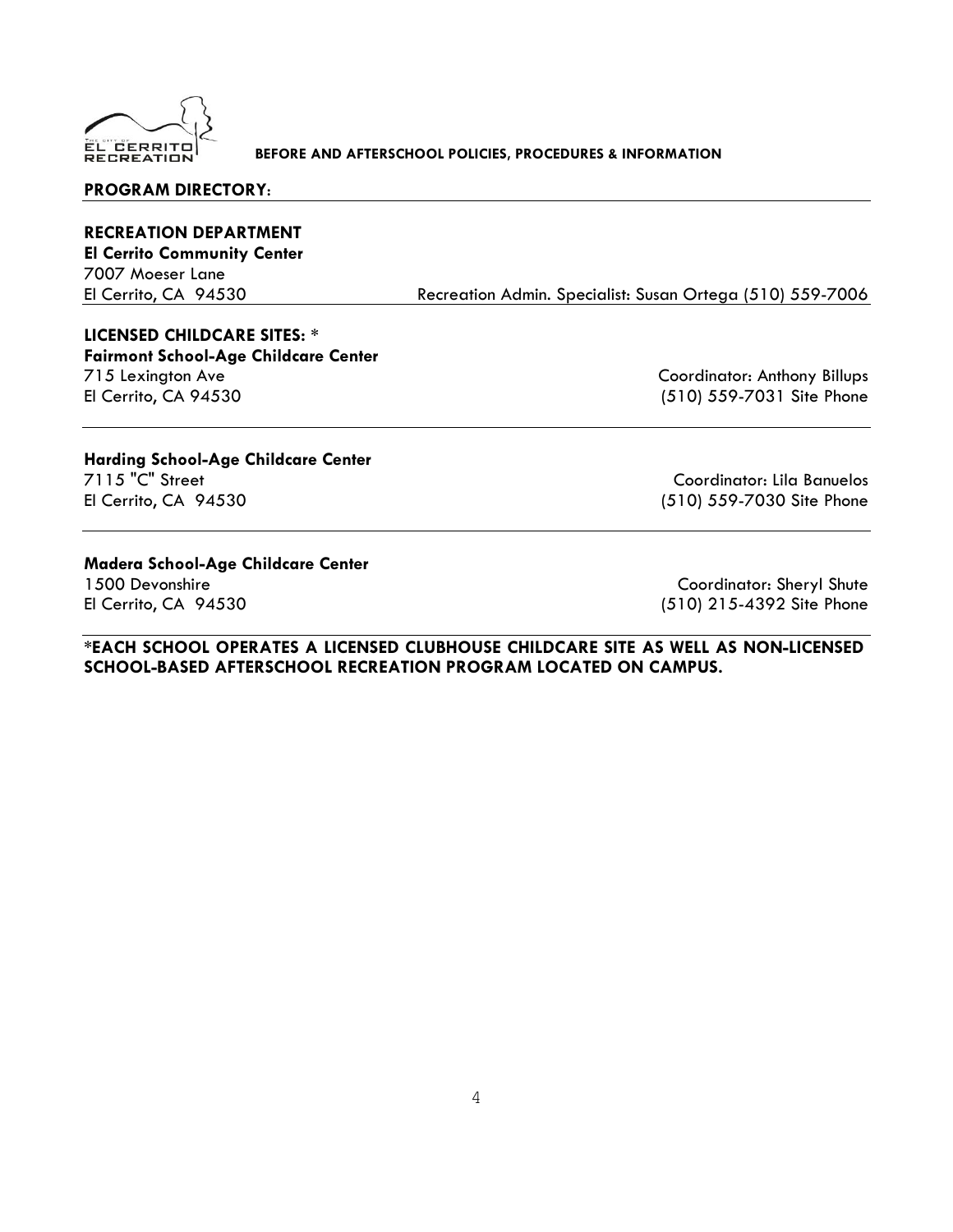

# **PROGRAM GOALS**

Children deserve the opportunity to discover who they are and what they can achieve. The Recreation Department strives to help each child reach their potential by planning and implementing a safe, nurturing and enriching recreation program that meets the demand for before and after school services in the community at facilities that serve each of the three WCCUSD Elementary Schools in the City of El Cerrito.

# **CITY FEE POLICIES**

Fees are established which ensure that before and afterschool recreation programs are 100% selfsupporting, including overhead costs. Our fees are comparable to private and non-profit organizations in the community. We provide a reduced rate for families that qualify for the free lunch or reduced lunch according to federal guidelines. The Park and Recreation Commission reviews fees and makes recommendations for approval to the City Council as needed. Third party payments are accepted from organizations that are able to subsidize the cost for those families that qualify.

# **IMPORTANT INFORMATION**

- **Modification of Policies:** The City of El Cerrito Before and Afterschool Program reserves the right to modify any of the policies in this *Before and Afterschool Policies, Procedures & Information* packet upon 30 days written notice to the parent or guardian.
- **Right of California State Licensing Agency**: The City operates two programs at each school; a school-based recreation program that takes place on campus, and a licensed child care program that takes place in the licensed Clubhouse. The California State Licensing Agency has the following authority: To interview children or staff, and to inspect and audit child or facility records, without prior consent; To observe the physical condition of the child(ren), including conditions which could indicate abuse, neglect of inappropriate placement, and to have a licensed medical professional physically examine the child(ren).

# **COVID-SPECIFIC REQUIREMENTS AND CONDITIONS**

This Handbook will be updated as guidance changes. As of August 3, 2021:

- \* Masks indoors for children are expected to be required this fall
- \* Programs are still expected to minimize close contact and maintain social distancing as much as possible.

\* Food and material sharing is still minimal, and parents will be asked to provide their child's snack until children are vaccinated.

\* Best practices are for parents to pick up their children outside of the facility if possible.

To keep groups as stable as possible, priority registration was given to 5 day per week enrollments, and currently enrollments are accepted for 3-4 days per week of care. Families who need care less days per week will only be incorporated if group sizes are small enough to accommodate flexible schedules. Drop-Ins will not be accommodated until stable groups are no longer required.

To view the most updated guidance, please view the link on our website at [www.el-cerrito.org/childcare](http://www.el-cerrito.org/childcare)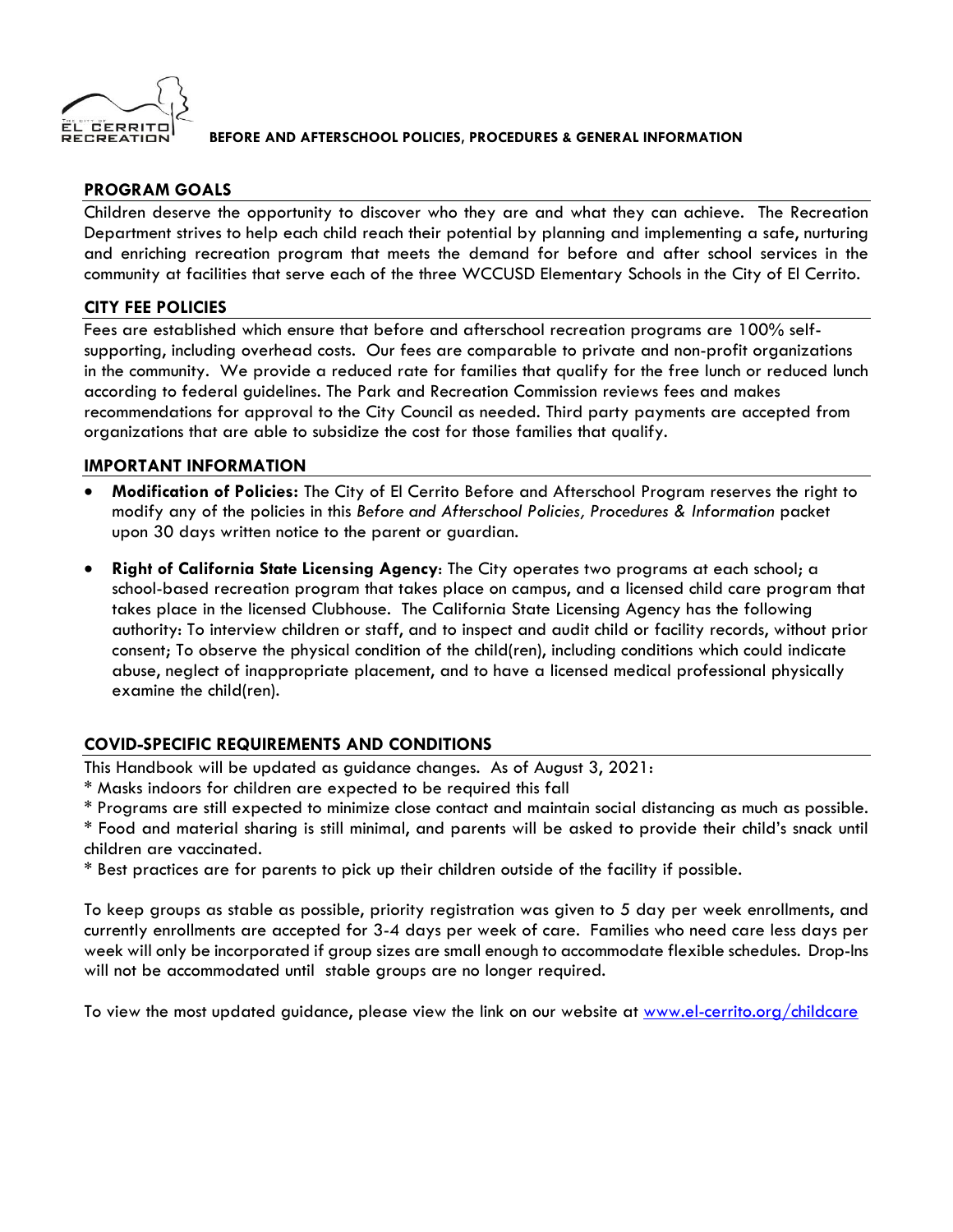

# **PROGRAM GUIDELINES**

- **Supervision Ratio:** Our ratio of adults to children is 1:14. While these are the required ratios for licensed childcare in the programs that we operate that are licensed, we follow these guidelines across all programs. Our supervision ratio provides even greater adult supervision.
- **Parent Communication**: The Community Services Coordinator for each site will email seasonal newsletters and event calendars, providing parents and guardians with information regarding upcoming events and activities. Hard copies will be available at the site as well.
- **Parent Involvement:** Your involvement in the program is essential. We welcome you to visit our program at any time (we expect some modifications for Fall of 2021 including the requirements of social distancing and face coverings, and will ask you to keep your visits outdoors until further guidance is received). Guardians must cooperate with all policies and procedures and are responsible for respecting staff and handling their concerns in a professional matter. Please refrain from interacting with any children other than your own, and make sure that your involvement does not distract children from participating.
- **Playground Dress Code Guidelines:** All students will have outside play time unless inclement weather exists. If children are too ill to go outside, then they are too ill to attend a youth program. Should it be raining or below a temperature where all children have appropriate clothing, students will be kept indoors. Students should be appropriately dressed for the weather. All students should wear athletic clothing for running around and getting dirty, as well as close-toed athletic shoes. Staff members will use their discretion in determining whether a child is dressed appropriately to play outside in differing weather conditions using the chart below:

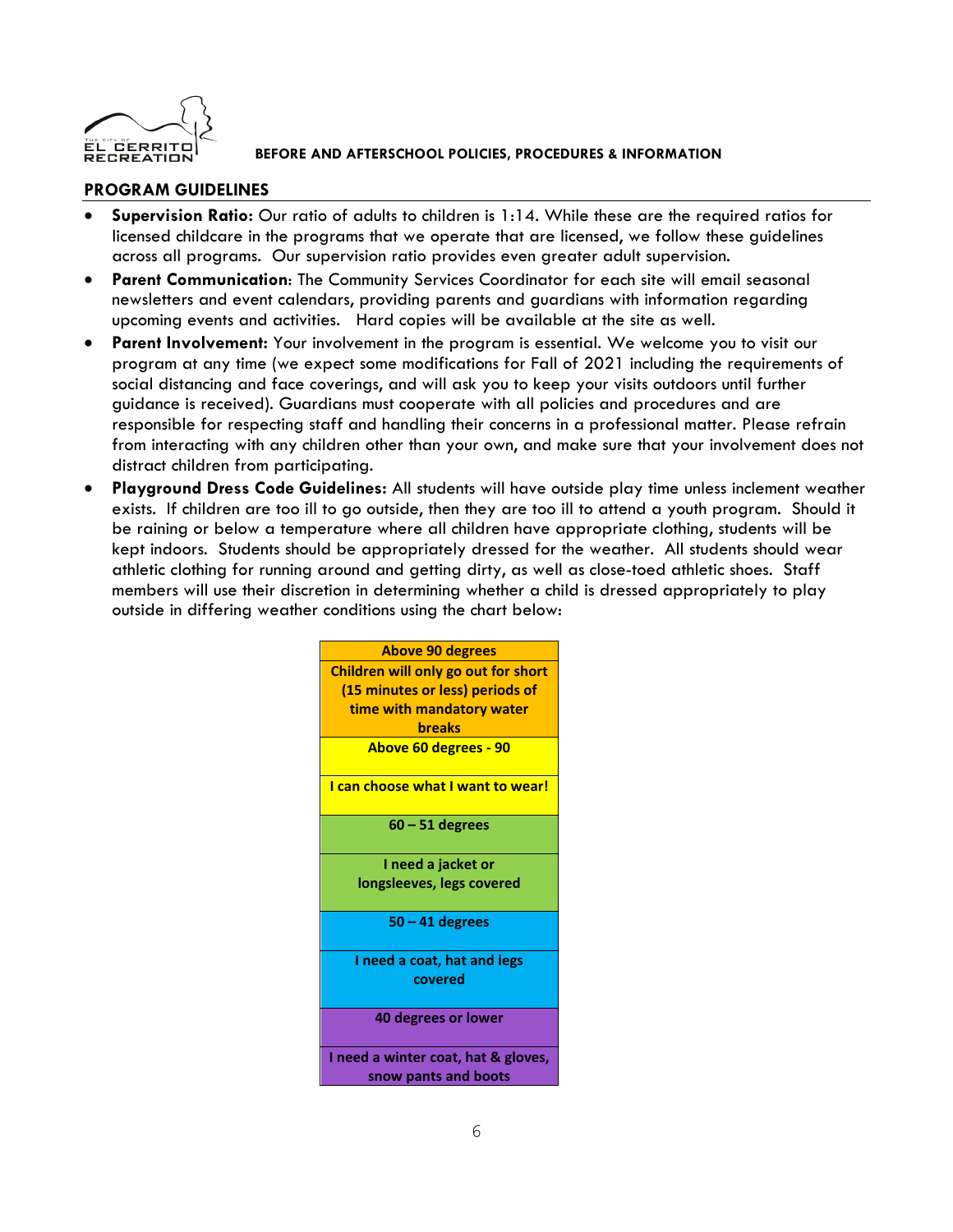

- **Guidelines for Healthy Eating:** Afternoon snack is between 3:00pm and 3:30pm. Snacks will be provided by the parent/guardian until children are vaccinated. Once children are vaccinated, standard snack practices will resume: snack menus are posted at the site for your reference. Each snack will consist of at least 2 items. Our goal is to provide a fresh fruit or vegetable each day as well as a second item such as crackers or a cheesestick. All grain products (such as crackers) are whole-grain. Families are encouraged to pack additional snacks in their child's lunch. Any children who are showing signs that they are still hungry during snack time will be encouraged to look for additional food in their lunch box. If your child has life-threatening allergies, or wheat or gluten allergies, we ask that you provide your own food. Please do not pack items that need to be refrigerated or re-heated, as we cannot provide that service.
- **Items from Home:** Children should leave toys, cell phones, electronics, skateboards, roller blades, bicycles, or radios at home. When possible, we will plan special days and activities where children can bring special toys. We cannot take responsibility for lost personal items, though every effort will be made to assist children in looking after their personal belongings. We strongly recommend labeling all of your child's belongings.
- **Homework:** Homework practices differ at each school and are being re-evaluated at the State level. We align our homework program around the school's homework practices. We ask children if they have homework they need to be doing during our homework time.Children who do not have homework are asked to keep up on their silent reading during this time.
- **Lost and Found:** If your child has lost an item, please check the programs lost and found each week. Items left over a week will be donated.
- **Nondiscrimination Policy:** As a program licensed by the State of California, we have a policy of nondiscrimination based on race, religion, color, creed or ethnic background, or disability.
- **Children with Special Needs:** Children with special needs are welcome participants in our child care programs provided there is no adverse effect on other children enrolled in the program (through direct behavior of the child or the need for one-on-one attention). Prior to enrollment, the family and the Site Director will meet to discuss the appropriateness of the child's placement.

# **SCHEDULE POLICIES & PROCEDURES**

- **Attendance:** When your child is enrolled in our program, we reserve **space** in that program for your child. While we understand that absences occur for a variety of reasons, non-attendance does not entitle you to a refund (including family vacations). For illnesses or absences, please contact the Clubhouse site before your child is due to arrive at the program.
- **All Schedule Changes and Cancellations (subject to program availability) Require:**
	- 1. Payment of the fee
	- 2. Will be effective the first day of the next month, with a minimum of two weeks' notice submitted in writing (email OK).
- **Drop-Ins:** Drop ins cannot be accommodated until stable cohorts are no longer required. When that happens, drop in policies are: If space is available, children registered in our programs may attend the program on a day they are not regularly scheduled by coordinating the drop-in with the site Coordinator or lead staff.
	- o Parents are responsible for requesting a drop-in in writing to the Community Services Coordinator or Program Supervisor at least 48 hours in advance. Parents of kindergarteners should also notify the child's school of the planned drop-in.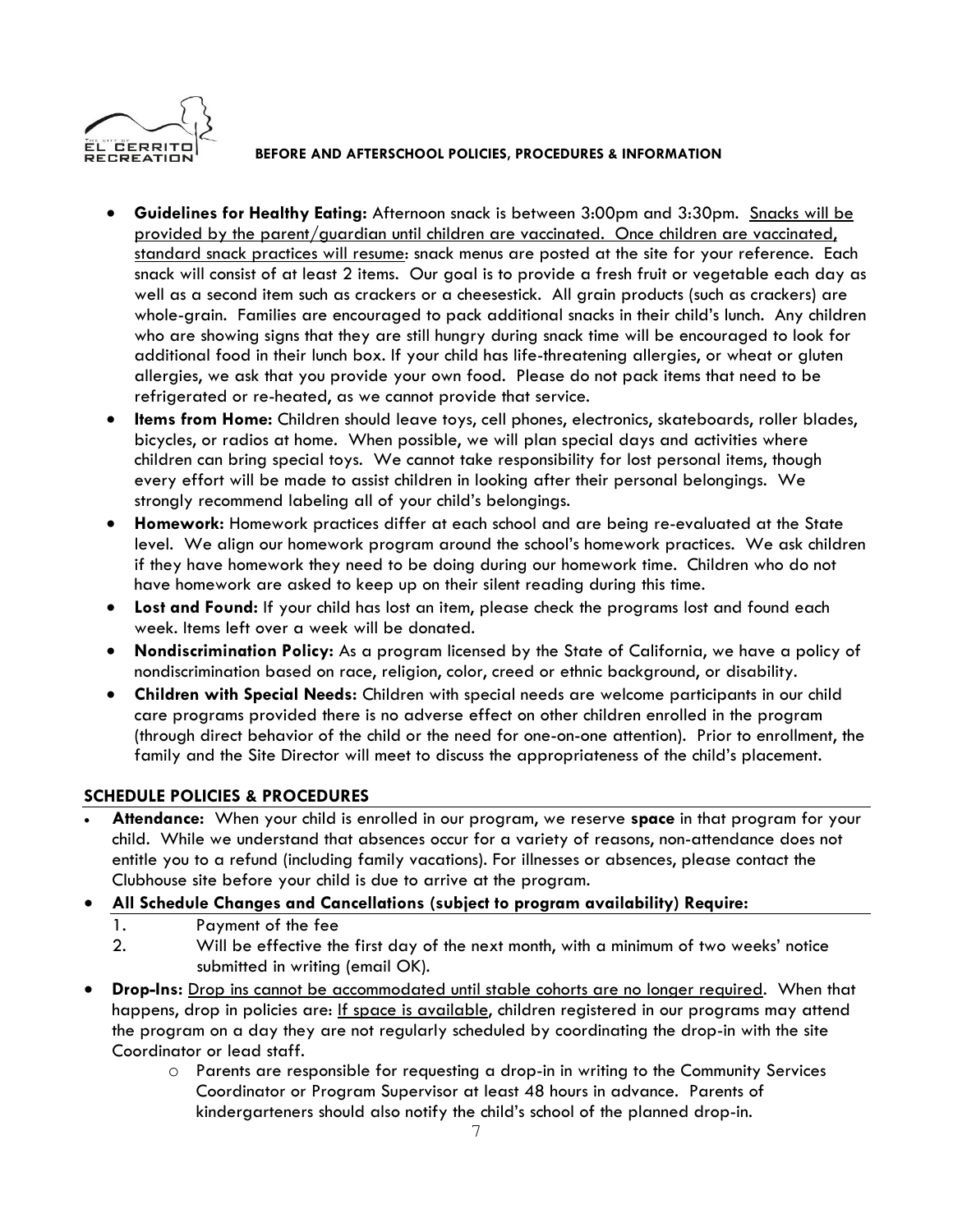

o Drop-in fees will be charged to the credit/debit card linked to your childcare.

# **SIGN OUT POLICY**

- **Sign-in/Sign-out Authorization:** Only those authorized by the parent/guardian in writing will be allowed to sign-in and sign-out a child from the program.
	- o The authorized person MUST be 18 years or older to sign out the child on the attendance roster, writing the check-out time and their full signature.
	- $\circ$  If an unfamiliar person comes to pick-up the child, staff will ask for the identification to verify that they are authorized to pick up child.
	- o Parents must call the clubhouse when their child will not be attending care on a regularly scheduled day.
	- o Staff must prohibit a person showing signs of intoxication from picking up a child in care.
- **Late Pick-Ups:** Anytime a child is picked up after their regularly scheduled ending time in the program they will be charged as a late pick-up.
	- o Any late pick up results in a \$20.00 charge and an additional \$1 per minute. EXAMPLES: Being 5 minutes late results in  $$20.00 + $5.00 = $25.00$ Being 8 minutes late results in  $$20.00 + $8.00 = $28.00$ Being 17 minutes late results in  $$20.00 + $17.00 = $37.00$
	- o Parent or person picking up the child will be asked to pay the late pick-up fee when the child is picked up with a check (no cash accepted) or with a credit card on file with your account and to sign our late pick-up slip. Late fee charges cannot be billed or invoiced for later payment.
	- o Parents should always contact the site when they are going to be late. Staff is paid a 30 minute minimum and you will still be charged the late pick-up fee.

# **PAYMENT AND REGISTRATION POLICIES**

- **Service Options**: Program is available for a minimum registration of 2 days per week, however registration is prioritized for full-time care.
- **Registration Fee:** A \$78.00 non-refundable registration fee will hold a space for each child in the Madera, Fairmont and Harding Afterschool Program.
- **Program Cancellation:** The City of El Cerrito reserves the right to cancel any programs that do not reach the enrollment minimum.
- **Change of Address/Phone:** It is important that the parent/guardian contact the site and the El Cerrito Community Center (Email: [recreation@ci.el-cerrito.ca.us\)](mailto:recreation@ci.el-cerrito.ca.us) if their home address or phone numbers change during the school year. In the event of an emergency, staff must always have the most current contact and emergency information.
- **Waiting List:** If space or days are not available in our program, interested parents/guardians may register their child for the waiting list. Parent/guardian will be called when space becomes available at the site they have requested and given 48 hours to respond. The wait list expires the last day of the school year. Separate registration is required for the waiting list for each new school year. The non-refundable registration fee must be paid for placement on the Waiting List. Please note that all past due balances must be paid prior to enrollment from a wait list.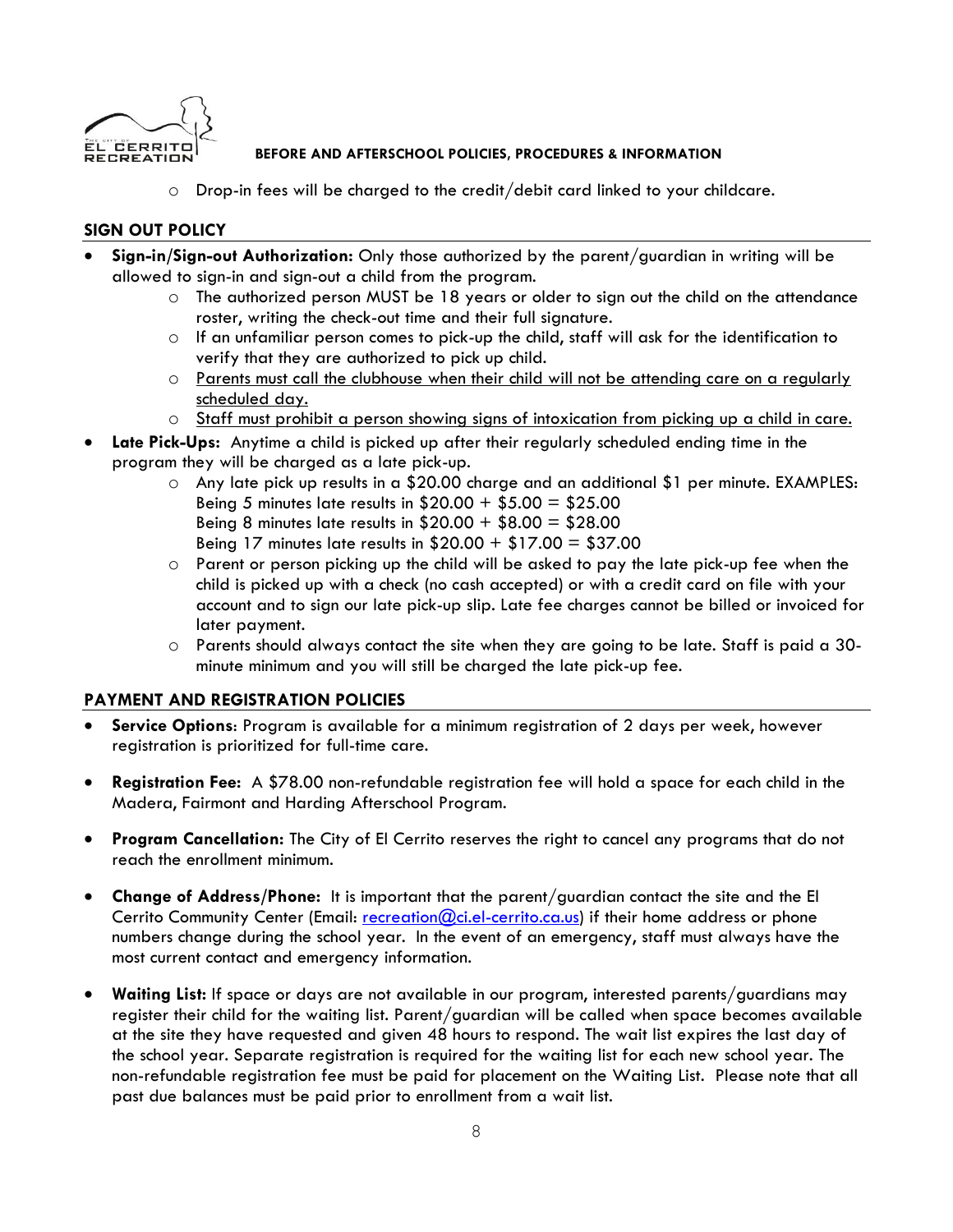

- **Billing Receipts:** Households will receive receipts through email when their auto-debit payment goes through on the 15th of each month. **If you do not receive a receipt by the 20th of the month please call the Recreation Admin. Specialist at (510) 559-7006** or email [sortega@ci.el-cerrito.ca.us](mailto:sortega@ci.el-cerrito.ca.us)
- **Payment of Fees:** Fees must be paid through the auto-debit system. If you do not have your log-in information please call (510) 559-7000 or email [recreation@ci.el-cerrito.ca.us](mailto:recreation@ci.el-cerrito.ca.us) for your username and password.
	- $\circ$  Payments for childcare must be paid by the  $15^{th}$  of the month prior to the services scheduled for the following month. If your payment method is declined, your receipt will indicate this information. It is your responsibility to notify us and update your payment method by the  $20<sup>th</sup>$  of the month. If this is not done, a late fee of \$22.00 shall be charged.
	- o Payments must be made with a Visa/MasterCard/American Express that is scheduled as a payment method through your log-in at [www.el-cerrito.org/onlinereg.](http://www.el-cerrito.org/onlinereg)
	- o If your payment declines, you may select "Pay Balance" to make a payment with another card, or please contact the office immediately at (510) 559-7006.
	- o We do accept payments from third-party agencies such as Coco Kids. Please work with the Recreation Admin. Specialist to set up this exception to our usual billing methods.
- **Qualifying for Free/Reduced Lunch Rates:** The City of El Cerrito offers reduced rates for households that qualify for either the Free or Reduced Lunch Program through West Contra Costa County Unified School District's (WCCUSD) School Food Services. If your household qualifies for the Lunch Program, **YOU MUST SUBMIT THE QUALIFIYING LUNCH LETTER TO THE COMMUNITY CENTER NO LATER THAN SEPTEMBER 30th of that school year.** A processing fee will apply and reduced rates will not be retroactive when qualifying lunch letters are submitted more than 45 days after the child's start date. WCCUSD Food Services can be contacted at (510) 307-4580 or 750 Bissell Ave, Richmond, CA.
- **Refunds/Credits:** There are no refunds for City of El Cerrito Childcare activities unless the activity is cancelled due to lack of enrollment or the child is out for a medical reason lasting 5 days or more with a doctor's note provided.
	- o Credits/Refunds will not be given if a child does not attend the program.
	- o No credits are given for family vacations or days off, etc.
- **Collections Notice:** If your City of El Cerrito child care bill is one month or more past due, we reserve the right to send any past due balances to a collection agency. Each month billing statements are sent to households email and this includes all outstanding balances. The City is not required to make any additional contact in regard to past-due accounts.
- Family members sent to collections will not be able to participate in any programs offered by the City of El Cerrito until the amount due is paid.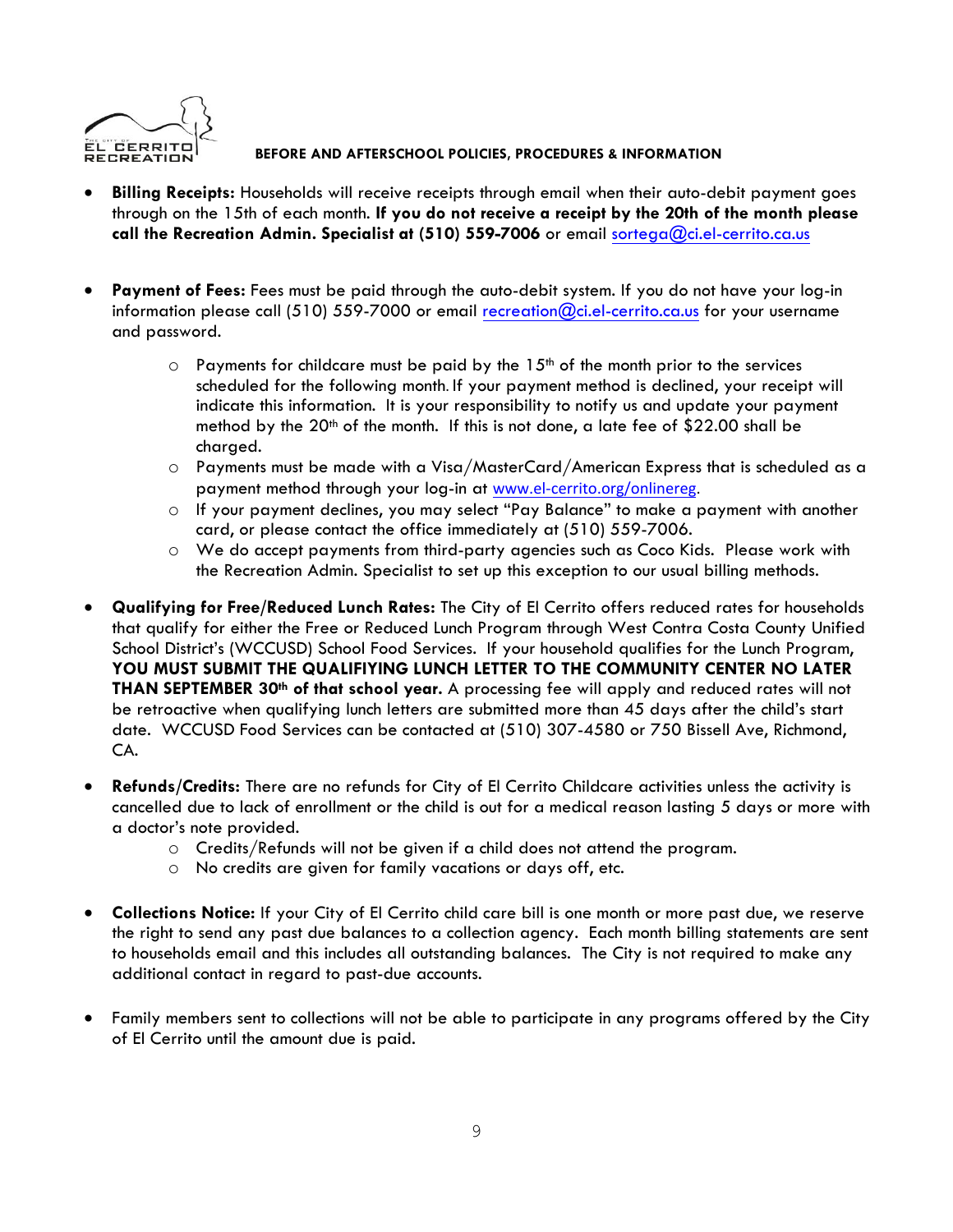

# **PROGRAM BREAKS & HOLIDAY SCHEDULE**

- **Week Long Holiday Break Camps:** Your child care fees do not include coverage during school breaks. Programs will be available during the Thanksgiving Break (first 3 days only), December Winter Break, the February Presidents' Week, and Spring Break. Parents/Guardians may register their child for these Holiday Camps at an additional charge at the El Cerrito Community Center. There are no refunds/credits given for these camps if your child does not attend.
- **Staff Development Days:** Special "Fun Days"are generally offered as one-day camps on any WCCUSD staff development days. However, the WCCUSD calendar for this coming year may utilize those days as "bad air quality" days and change plans.
- **Program Holidays**: The programs will be closed on the following:

New Year's Eve New Year's Day Martin Luther King Jr. Day President's Day Memorial Day Independence Day Labor Day Veteran's Day Thanksgiving Day Day after Thanksgiving Christmas Eve Christmas Day

If a holiday falls on a Saturday, it will be observed the preceding Friday. If it falls on a Sunday, it will be observed on the following Monday.

• **Site Closure Days**: For the 2021-2022 school year only, due to the transition of Covid procedures, the Before & Afterschool program will start the second week of school. We will not operate afterschool care on the last day of school each year. Morning care will be provided at sites where we are able to provide that service, but afterschool care will be closed so that camp programs can be set up.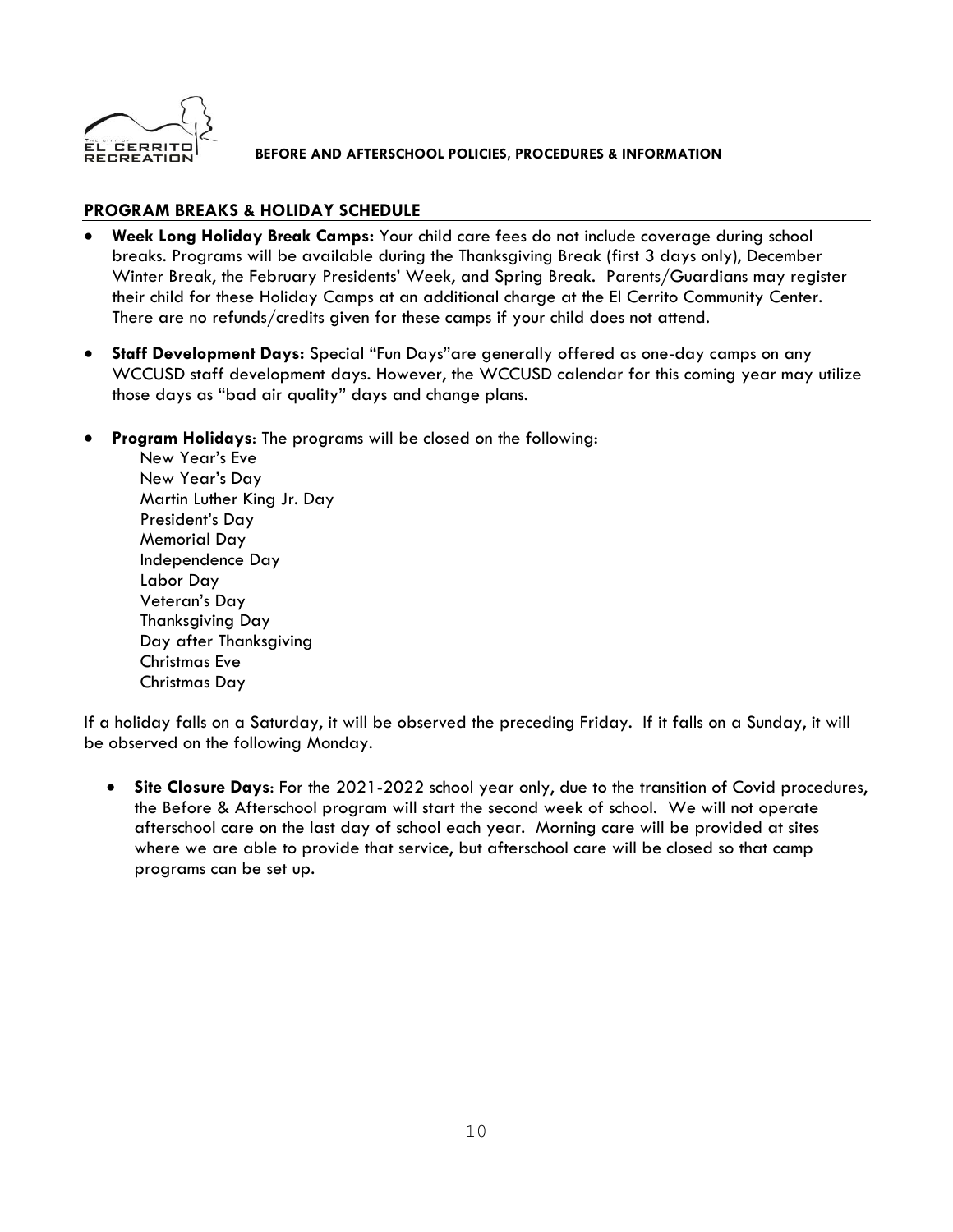

# **BEHAVIOR POLICY**

The staff members are directed to keep an open line of communication with parents/guardians. Should any misbehavior, behavioral changes or positive incidents occur with a child in our care, the staff is instructed to talk with the parent/guardian. **There is no corporal punishment administered in our programs.**

In the case of behavior problems:

- 1. Staff discusses the behavior with parent/guardian asking for their assistance in the matter. Staff records any incidents of misbehavior on behavior report forms that are kept in the child's folder.
- 2. If misbehavior continues, staff again speaks with the parent/guardian regarding the incident letting them know that the child's behavior needs to be corrected.
- 3. If the misbehavior continues, a parent/guardian will be reminded of the seriousness of the behavior. The parent/guardian is informed that if the behavior does not change the child may be suspended and/or dismissed from the program.
- 4. Continuation of poor behavior may result in the suspension and/or dismissal of the child from the program.
- 5. The Coordinator or Supervisor reserves the right to suspend or dismiss a child from the program immediately if unsafe behavior occurs or the child harms another child or staff.

# **POLICIES TO PREVENT CHILD ABUSE**

# **CHILD ABUSE PREVENTION**

The health and well-being of your child(ren) is essential to the City of El Cerrito Recreation Department. The Department has developed a policy on the prevention of child abuse that includes the following provisions:

- Parents are encouraged to visit program sites at any time and do not need to make an appointment to do so.
- Parents will be informed about their child's program participation.
- Staff will be alert to the physical and emotional state of all children. When any sign of injury or suspected abuse is detected, the Site Coordinator and Program Supervisor will be notified immediately.
- Staff will offer information on child abuse and assistance to parents and children through workshops and resource materials upon request.
- Staff will not release a child to anyone other than the authorized parents/guardians or other individuals authorized, in writing, by parents. Sign-in and sign-out logs will be maintained on a daily basis and kept on file.
- Staff and volunteers will not verbally or emotionally abuse or punish children.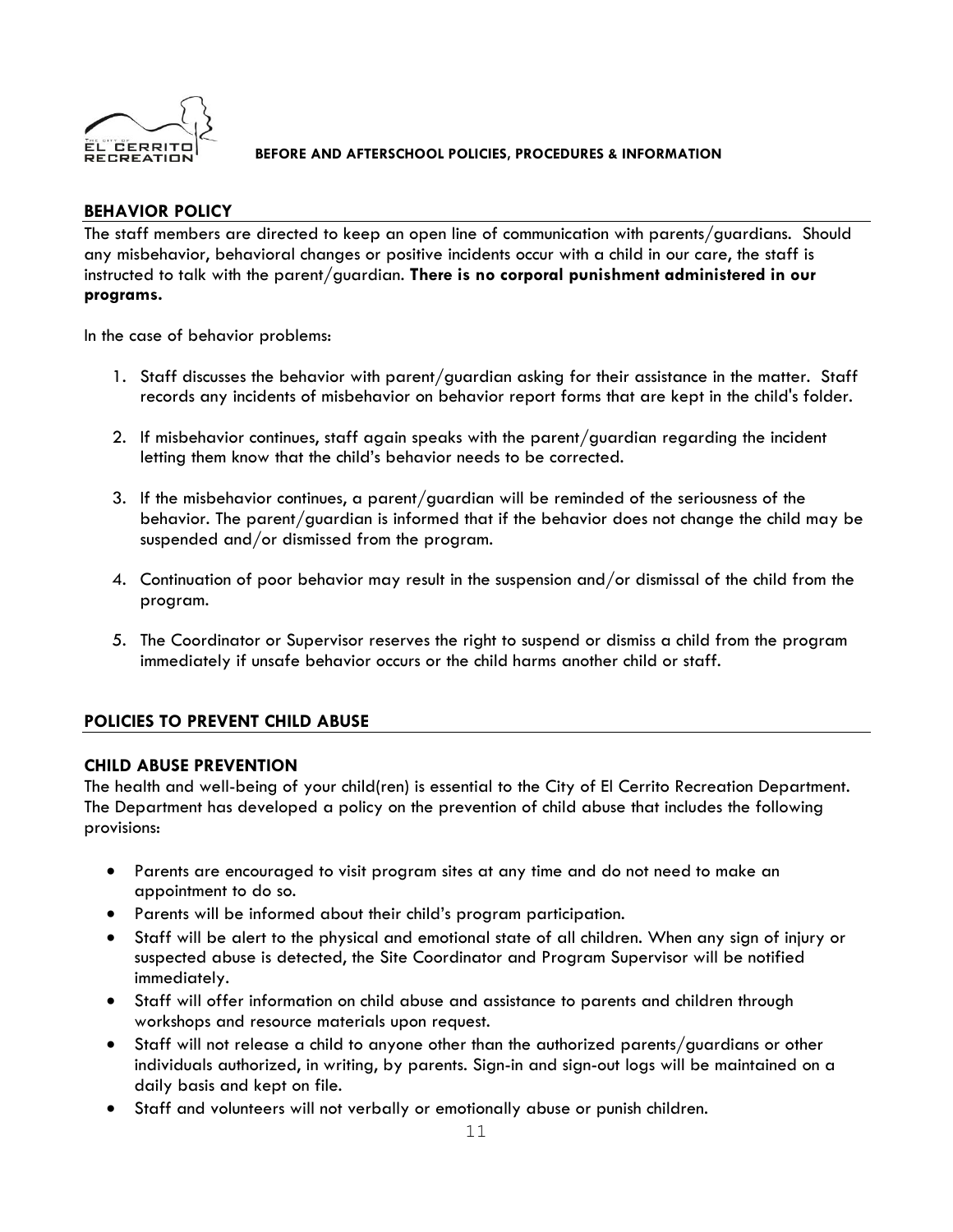

- Staff and volunteers will not discipline children by use of physical punishment or by failing to provide the necessities of care, such as food and shelter.
- Staff will be finger-printed and receive clearances before working.
- Staff training will include information about the signs of child abuse and the approved procedures for responding to the suspicion of abuse.
- It is the Recreation Department's policy that staff may not be alone with children they meet in City of El Cerrito programs outside of the program. This includes babysitting, sleepovers, inviting children to their home, gift-giving and special phone calls to an individual child. **We ask that you please not jeopardize a staff members' employment by asking them to babysit.**
- To report concerns, please contact the Recreation Supervisor overseeing Youth Services at 510- 559-7003.
- Some Before and After School Programs are licensed through the Department of Social Services (DSS). When an incident occurs and/or is brought to our attention, the Recreation Department is legally bound to notify DSS or Child Protective Services (CPS).

# **EMERGENCY PROCEDURES**

- **Illness, Accidents, Insurance and Liability:** If a child becomes ill, the staff will call the phone numbers listed on your *Emergency Form* so that the child may be picked up immediately. Parents/guardians should list names of family/friends who are available to pick up their child during the day. Anyone listed on the forms will be required to show I.D. when picking up a child from the site.
	- 1. If a child sustains an injury needing attention beyond standard first aid, staff will phone the local emergency number/911 for assistance. The parent/guardian will be contacted. If the parent or guardian cannot be immediately contacted staff will contact a person on the emergency contact list.
	- 2. When 911 is called an ambulance will be dispatched.
	- 3. Only authorization by a parent/guardian can cancel an ambulance.
	- 4. The determination for transportation may be left up to emergency personnel depending on the seriousness of the injury and the availability of the parent/guardian.
	- 5. If your child is transported to a local hospital facility, a staff member will remain with the child until a parent/guardian arrives.
	- 6. If the parent/guardian cannot be contacted, emergency personnel will direct the ambulance to the nearest emergency care facility.
	- 7. The City **does not** pay the cost of ambulance service, but most family health plans do cover ambulance service.
	- 8. The City **does not** provide accident insurance for childcare children.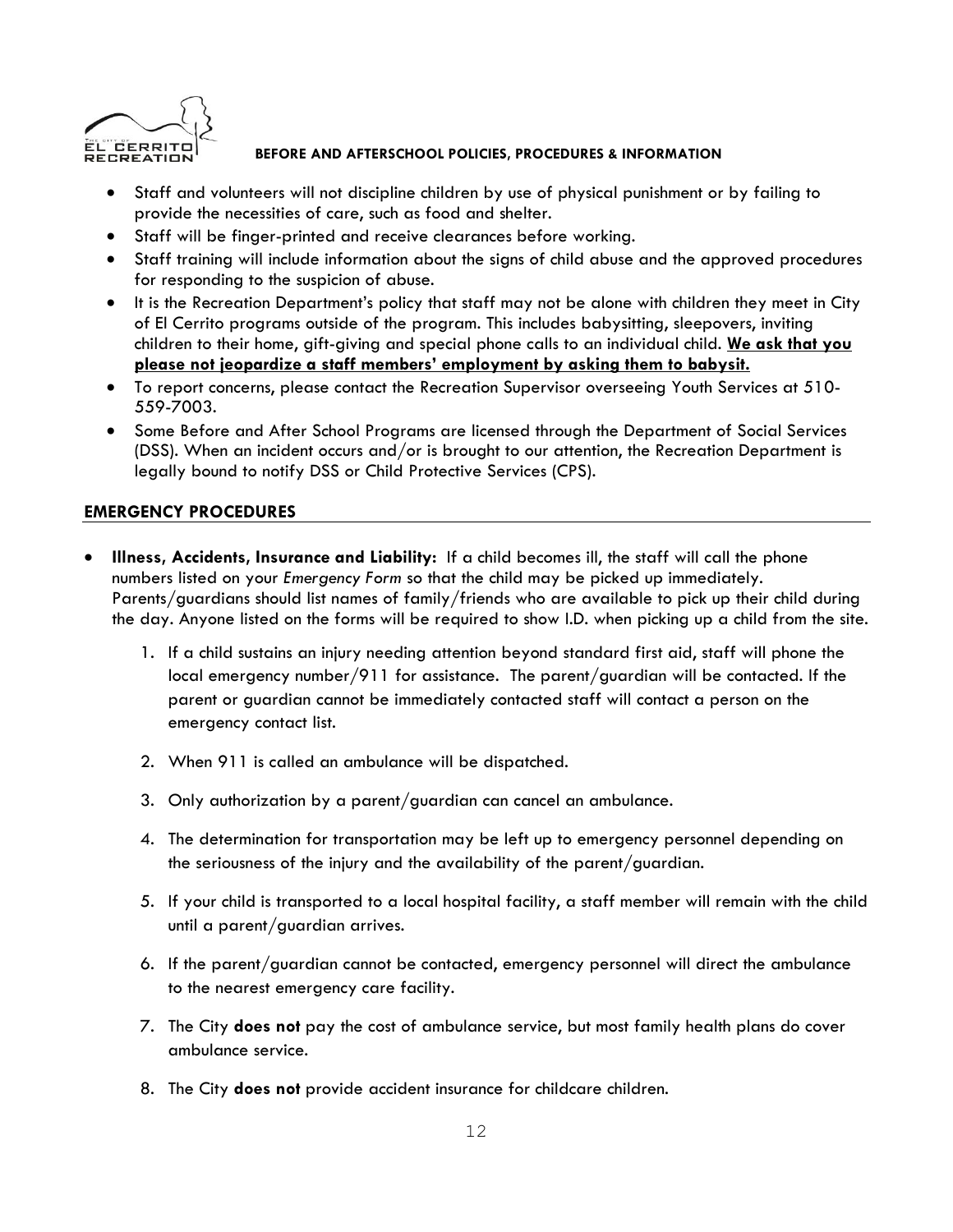

- 9. The cost of treating accidents must be assumed by the parent/guardian and/or their health plan.
- **Medication:** Children who must receive medication during childcare hours must provide the Community Services Coordinator with written instructions and permission to administer the medication. Medication must be brought by the parent/guardian to the site and given directly to the Coordinator. Please see the Incidental Medical Services Plan information beginning on page 14 for detailed information.
- **Disabilities, Allergies, Special Needs and Fears:** Please notify the Coordinator of any disabilities, special needs or allergies that pertain to your child. This information allows staff to provide the best possible care for your child.
- **Food Policy:** There are children in our program with food allergies. At the beginning of each school year, we will assess what life-threatening allergies are being handled at each site. Parents will be notified of what substances will not be permitted in the site due to this situation. This may change during the year if a child with a life-threatening allergy joins. **All of our sites are NUT FREE.** Please do not send any snack, lunch or other food items with your child made with peanuts or cooked in peanut oils. It is important that you respect any other restrictions that are in adherence at your child's site.
- **Lice Policy**: If any member of your family has lice, please contact us immediately so that we can take precautionary measures to impede the spread. We will notify all families on the same day we receive this information. We require that all families do a thorough check of their child at home after any lice notification. Children who have had lice may return to care as soon as they are treated as long as there are no signs of lice, nits or eggs.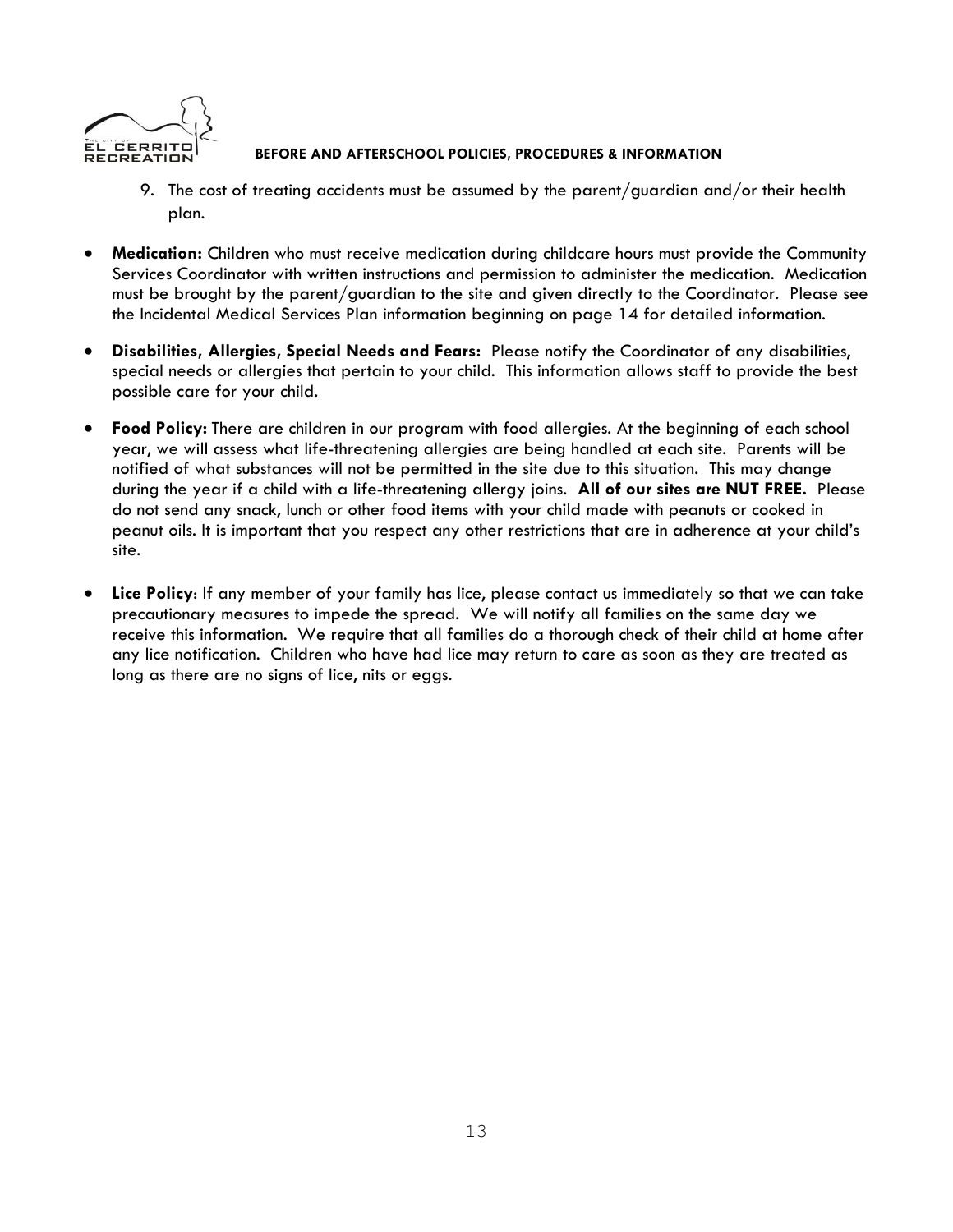

# **INCIDENTAL MEDICAL SERVICES PLAN**

The following plan is for the City of El Cerrito Recreation Department including the following sites:

Master Site: Harding Afterschool – 070209620 Madera Afterschool – 070210326 Fairmont Afterschool – 070210325 Casa Cerrito Preschool – 070211456

Staff will administer medications at the preschool or before and after school program only when a medical professional has deemed it necessary to do so during program hours. We will accommodate the needs of each child in our care and follow all medical providers' written care plans. Medications will only be administered under the conditions as listed in detail below. Types of incidental medical services to be provided include, but may not be limited to: prescription medications and over-the-counter (OTC) medications as determined in writing by the medical provider. All plans are individualized based on the needs of the child and preparation of staff in ensuring the health and safety of the child in the program.

# **Reporting**

Any incident deemed unusual or severe will be reported to licensing through an Unusual Incident Report within 24 hours, with a written report to follow within 7 days. Use of regularly scheduled medicines as prescribed such as inhalers or medications will be considered typical, and not unusual, and will not be reported. However, all medications administered, even typical will be logged in the medication log as stated in the Record Keeping section of this plan. Unusual or severe incidences would include any use of an epi-pen as well as any symptoms that merited a call to the parent, and any symptoms that require immediate medical attention.

#### **Prescription Medications**

Prescription medications will be administered only if the medication is in its original container with a prescription label attached. The medical provider's recommended dosage must be on the label as well as the child's name. The Consent to Administer Medication form will be completed by the parent and staff to ensure all staff can administer the required medication. All medications will be current and will not exceed the expiration date as listed on the medication container. Teaching staff will document each time the medication was given using the medication log. The teacher will initial the medication log after each dose is administered and the parent/guardian will sign at the end of each day as needed.

# **Over-The-Counter (OTC) Medications**

OTC medications will be administered only if the medication is in the original container and a letter from a medical professional is on file. The letter must state how the medication is to be used, the length of treatment time, and the dosage needed and signed and dated by the medical professional. This letter will expire in one year's time if not otherwise noted. The Consent to Administer Medication form will be completed by the parent and staff to ensure all staff can administer the required medication as needed. Teaching staff, or other staff administering the medication, will be trained and document each time the medication is given using the medication log. All staff will initial the medication log after each dose is administered and the parent/guardian will sign at the end of each day as needed.

# **Other Medications**

a prescription according to the health provider instryctions, and a special health care plan is in place EpiPens, Inhalers, and other medications will only be given at one of our preschools or childcare sites with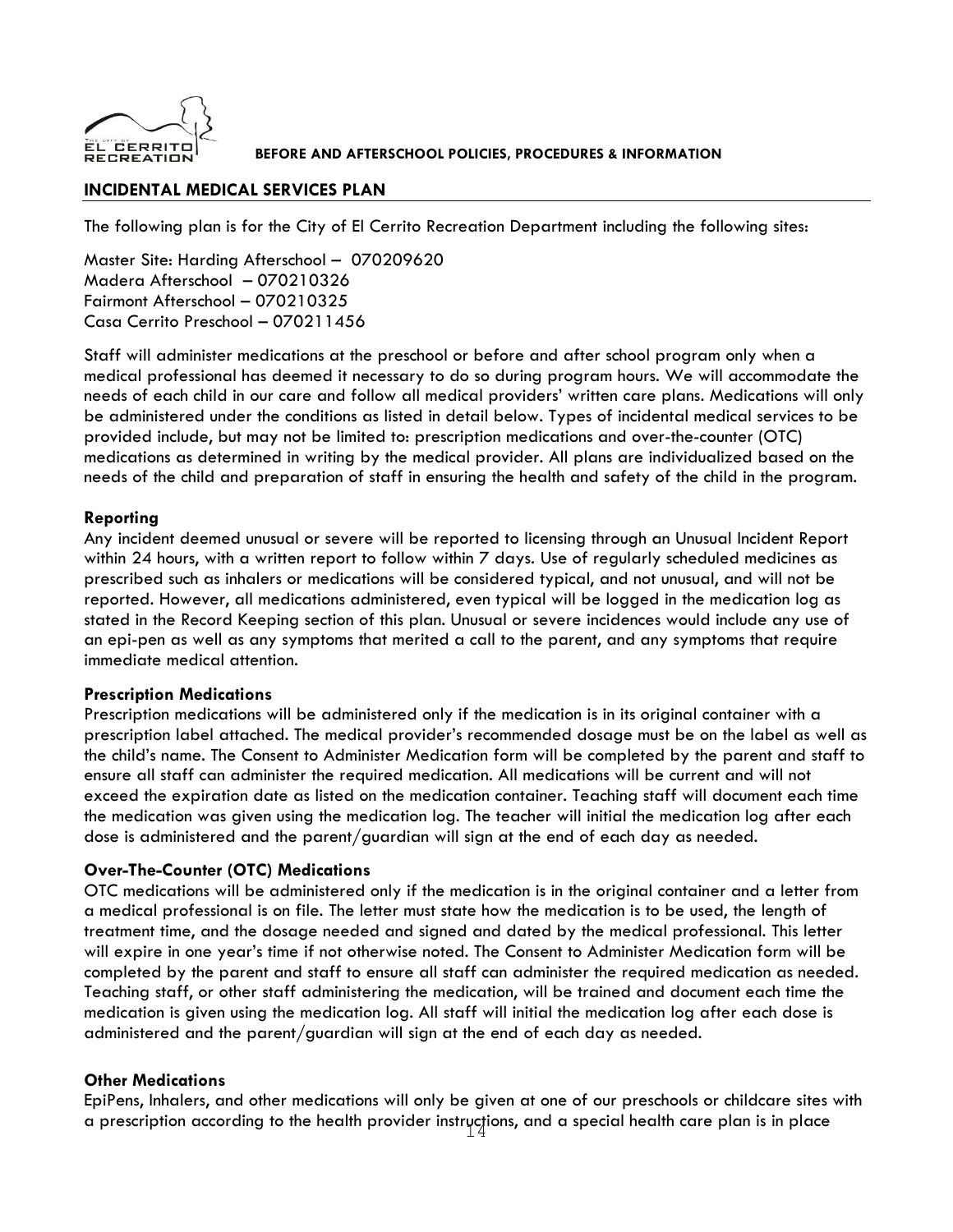

(asthma action plan, allergy action plan, seizure care plan, etc.). All care plans will be reviewed by the Site Director. Additional training will be given as needed to address each individual care plan. The Consent to Administer Medication form will be completed by the parent and staff to ensure all staff can administer the required medication as needed. Teachers or other staff administering medication will document each time the medication was given using the medication log. Staff will initial the medication log after each dose is administered and the parent/guardian will sign at the end of each day as needed.

# **Asthma Plans**

An Asthma Action Plan is in place for all children diagnosed with asthma by a qualified medical professional. Inhalers or other medications will be administered as indicated above. Children with asthma are listed on the Extra Special Health Needs plan which is posted confidentially in each classroom and in the kitchen or food preparation areas. Licensing form (LIC 9166) is completed to allow staff to administer inhaled medications.

# **EpiPen's**

In order to have an EpiPen on site, children must have an Allergy Action plan completed by their medical professional. The Allergy Action plan will identify the symptoms to look for and will indicate when an EpiPen should be used. Children with allergies are listed on the Extra Special Health Needs plan which is posted confidentially in each classroom and in the kitchen or food preparation areas.

# **Record Keeping**

Medical records will be obtained for all incidental medical services needed. Staff will request medical records with the parent's written authorization for the City of El Cerrito to contact medical providers. All documents will be maintained in the child's center file and also will be uploaded into the agency's database. All documents will be reviewed by the Site Director. Copies of all documents and care plans with also be stored in the medication bag next to the prescribed medication. Written instructions from medical providers are needed to administer any medication. Other documents used for record keeping include: verification of staff training, asthma action plan, allergy action plan, special health care plan, nebulizer consent, medication administration consent, medication log and the Extra Special Health Needs posting. In addition, case notes from staff will document the follow up needed for each child requiring medications.

# **Storage**

All medications are stored in medication containers in the classroom or office and will be kept out of reach of children and locked at all times. Each child will have individual medications stored in a zip lock bag in the medication container. Each zip lock bag will be labeled with the child's name and the date of medication expiration. Lifesaving medications, such as EpiPen's, will be kept out of reach in the medication container, but will remain in the unlocked front pocket for quick access. All medications requiring refrigeration will be kept in a locked medication box in the refrigerator and will be labeled with child's name and date of medication expiration. It is the parent's responsibility to collect the medication from the center once the medication is no longer in use and to replace before it expires.

# **Administration**

Teaching staff and Site Directors are the primary staff trained to administer all medications. Additional staff may administer medications if the required consents and forms are signed and dated. All medications will be brought to every field trip and evacuation due to drills and emergency situations and will be carried in the medication backpack. In addition, the medication backpack is brought outside and